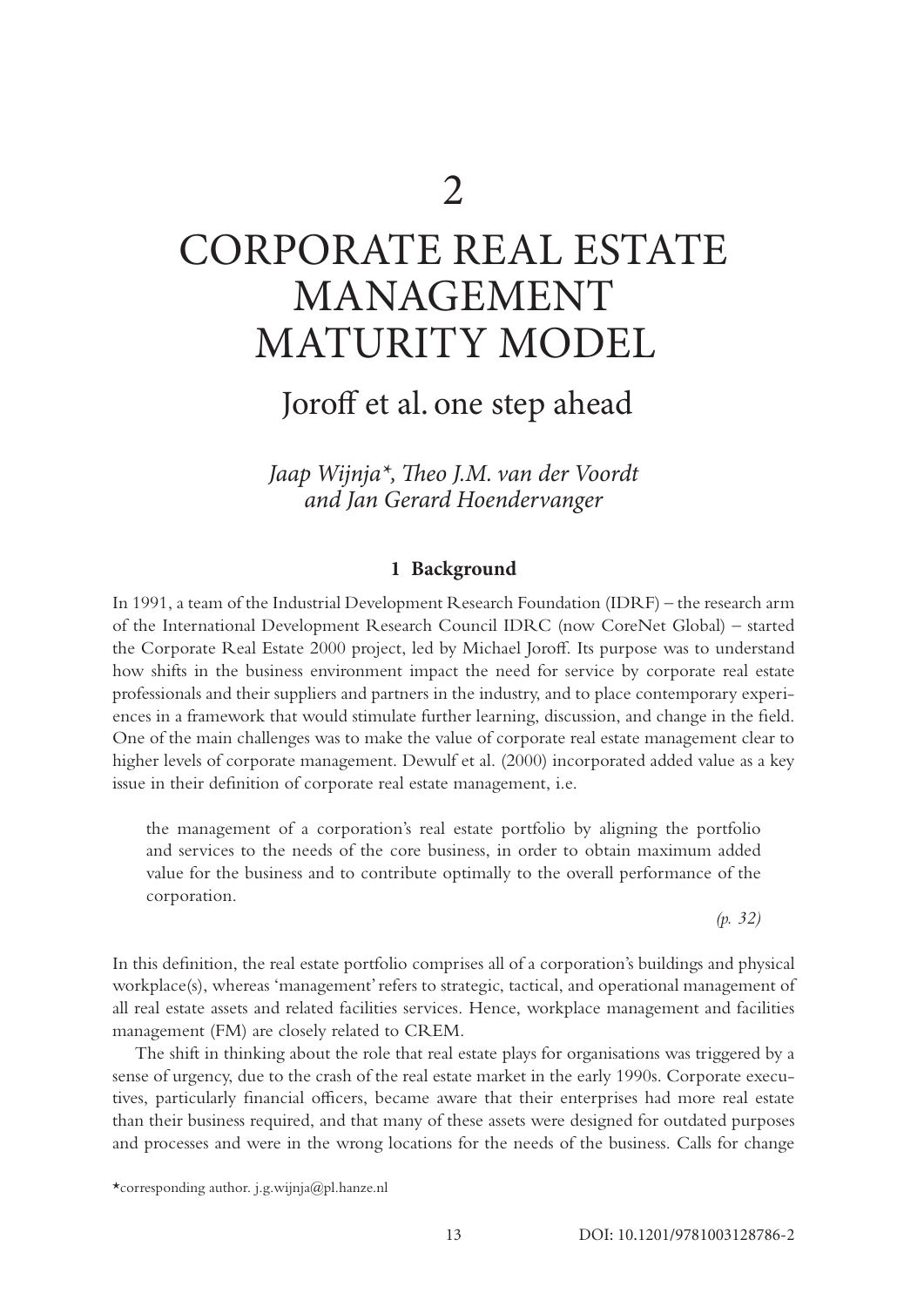in particular came to the fore in the many corporations that had purchased real estate for its promised return on investment.

In 1993, the CRE 2000 Phase One Research Team presented its results, including a fivestage CREM maturity model (see Figure 2.1). Like earlier maturity models that were developed in the early 1970s for Total Quality Management and to organise and manage Information Technology (IT) in a better and more integrated way (Cusick, 2019), this model provides a framework for analysing, creating, and managing a strategy for change. Maturity refers to the ability of an organisation to continuously improve its effectiveness and efficiency. The model outlines a pathway for the evolution of CREM, considering corporate real estate as 'a fifth resource of a firm', in addition to capital, people, technology, and information ( Joroff et al., 1993). As such, Joroff et al. would also like to contribute to corporate real estate managers' awareness that their business is not real estate, but 'the business of the business'.

Apart from the five-stage CRE evolutionary model, the IDRF report from 1993 also discusses alignment of corporate real estate with company goals and shareholder objectives in a more flexible and productive way, designing the CRE unit, empowering management with information, and integrated workplace strategies to convene the workforce and to support corporate objectives. Remarkably, many current issues such as activity-based working, teleworking, maintaining a sense of community, cost savings, productivity, flexibility, satisfaction, and the added value of CRE were already discussed in this report. As such, the IDRF report was really a frontrunner.

The CRE 2000 report contributed to a paradigm shift in how corporation leaders understand the concept of 'workplace' and perceive the 'value' of the real estate that they own or lease ( Joroff & Becker, 2016). The mind-set about today's workplace began already to be forged in the late 1980s, when people like Franklin Becker and Frank Duffy proactively examined where and how people worked. Their inquiry illuminated the critical role of alignment between the design and management of workplaces and how work gets done. This, in turn, led to an appreciation of workplace strategies and related management policies to support specific work practices defined by the nature of the task, who is involved, the tools used, and the culture of individual work groups as well as of the enterprise.

The CRE 2000 project announced a phase 2, inter alia to validate and adapt the five-stage model, to analyse the required skills, and to develop guidelines regarding how financial real



*Figure 2.1* Five-stage real estate evolutionary model of Joroff et al. (1993), extended with a sixth stage by Hoendervanger et al. (2017a, 2017b)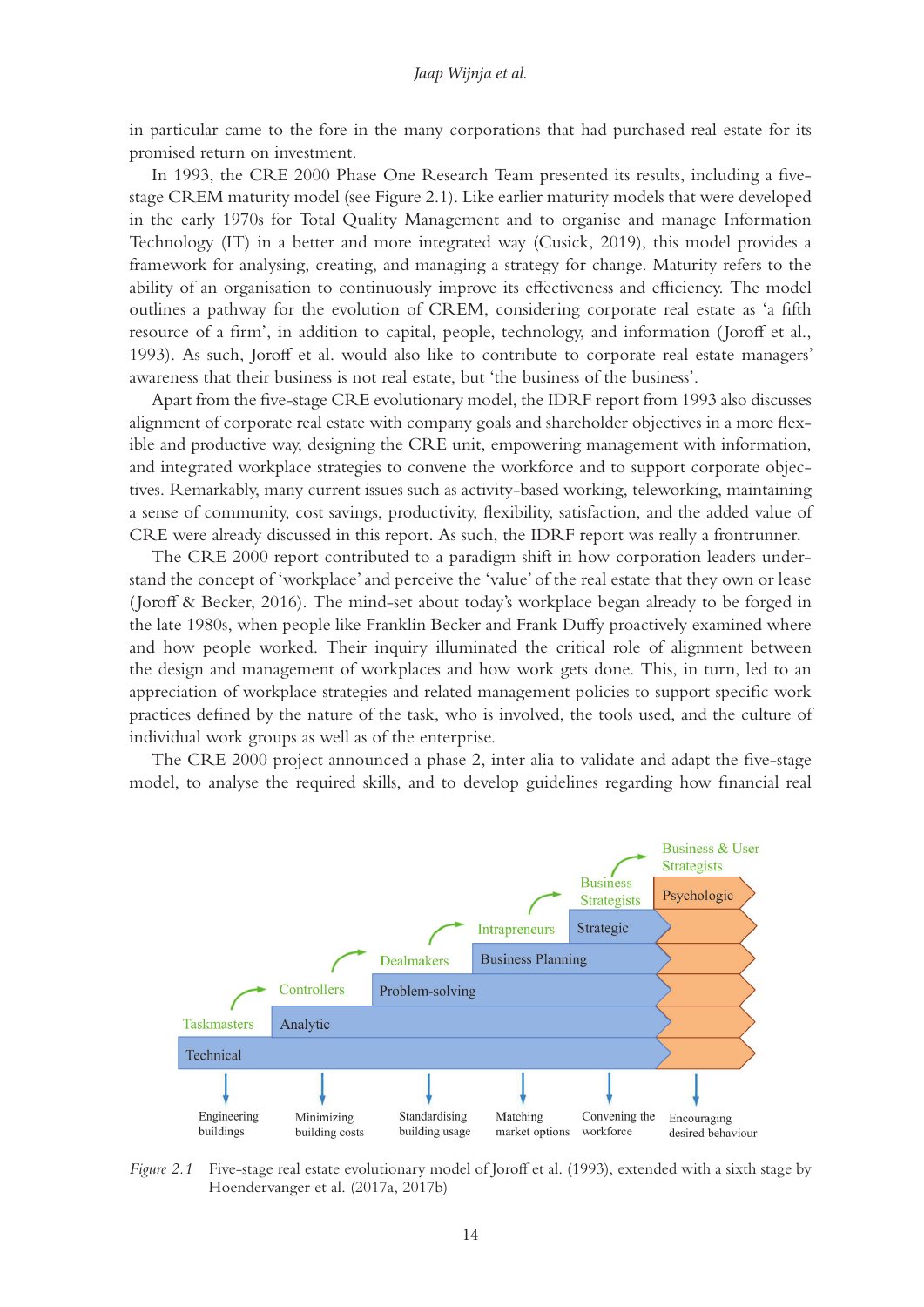#### *CREM maturity model*

estate strategies can better match the life-cycle position of business units. Instead, it was followed up by workplace studies and implementation of new insights in practice, focusing on data management, workplace, finance and service models, and just-in-time real estate management. Part of it was incorporated in the CRE 2010 project (Cornet Global, 2004). A key theme in this project and subsequent CoreNet Global research projects was the integration of CRE with IT, HR, and other support functions (CoreNet Global, 2004, 2012).

#### *1.1 Main characteristics of the five stages*

The IDRF report outlines an environment in which organisations are reshaping themselves into strategically linked business units, in which the bottom-line focus of every function is increasing and in which the skills of and the demands on corporate real estate professionals are expanding substantially. Michael Bell, one of the team members, identified twelve shifts in this change process: (1) from real estate orientation to a business focus; (2) from a transactional to a process orientation; (3) from control-oriented to service-oriented; (4) from reactive to proactive; (5) from decentralised to centralised; (6) from in-house expertise to collaboration; (7) from hiring experts to do a job to inviting service providers to become members of the team; (8) from automate to automation, i.e. using information technology; (9) from relationships built on personal contact to interactions supported by information flows; (10) from big to small; (11) from standardisation to customisation; and (12) from real estate skills to general management capability.

In line with these ideas, according to Joroff et al. (1993), the traditional role of a corporate real estate manager (Stage 1) as a *taskmaster –* providing physical space and technical maintenance by ad hoc interventions – has shifted towards a more strategic role, with a cumulative integration of minimising real estate costs and cost efficiency (Stage 2, *controller*), standardisation of building usage (Stage 3, *dealmaker*), matching real estate with business plans of the units and market options (Stage 4, *intrapreneur*) and a more integrated management approach, using performance indicators regarding costs and quality (Stage 5, *business strategist*); see Figure 2.1.

The fifth stage includes acting in a planned and proactive manner in cooperation with other disciplines, strategically aligning the accommodation with the vision, mission, and goals of the organisation and the external context and incorporating different stakeholders. The stages are cumulative: each subsequent stage builds on the preceding stages. The main characteristics of the five stages are summarised in Table 2.1.

Each more complicated stage adds a new role in the search for adding value through real estate. The first three stages occur principally through project-level work related to the internal needs of the corporation. Stage four adresses portfolio-wide needs, focusing outward to trends

| $\mathbf{1}$ | Taskmaster          | Supplies the corporation's need for physical space as requested                                                                                                                                               |
|--------------|---------------------|---------------------------------------------------------------------------------------------------------------------------------------------------------------------------------------------------------------|
| $2^{\circ}$  | Controller          | Satisfies senior management's need to better understand and minimise real estate                                                                                                                              |
|              |                     | costs                                                                                                                                                                                                         |
| 3            | Dealmaker           | Solves real estate problems in ways that create financial value for the business<br>units                                                                                                                     |
|              | Intrapreneur        | Operates like an internal real estate company, proposing real estate alternatives<br>to the business units that match those of the firm's competitors                                                         |
| 5.           | Business strategist | Anticipates business trends, monitors and measures their impacts, contributes<br>to the values of the corporation as a whole by focusing on the company's<br>mission rather than focusing only on real estate |

*Table 2.1* Main characteristics of the five stages according to Joroff et al. (1993)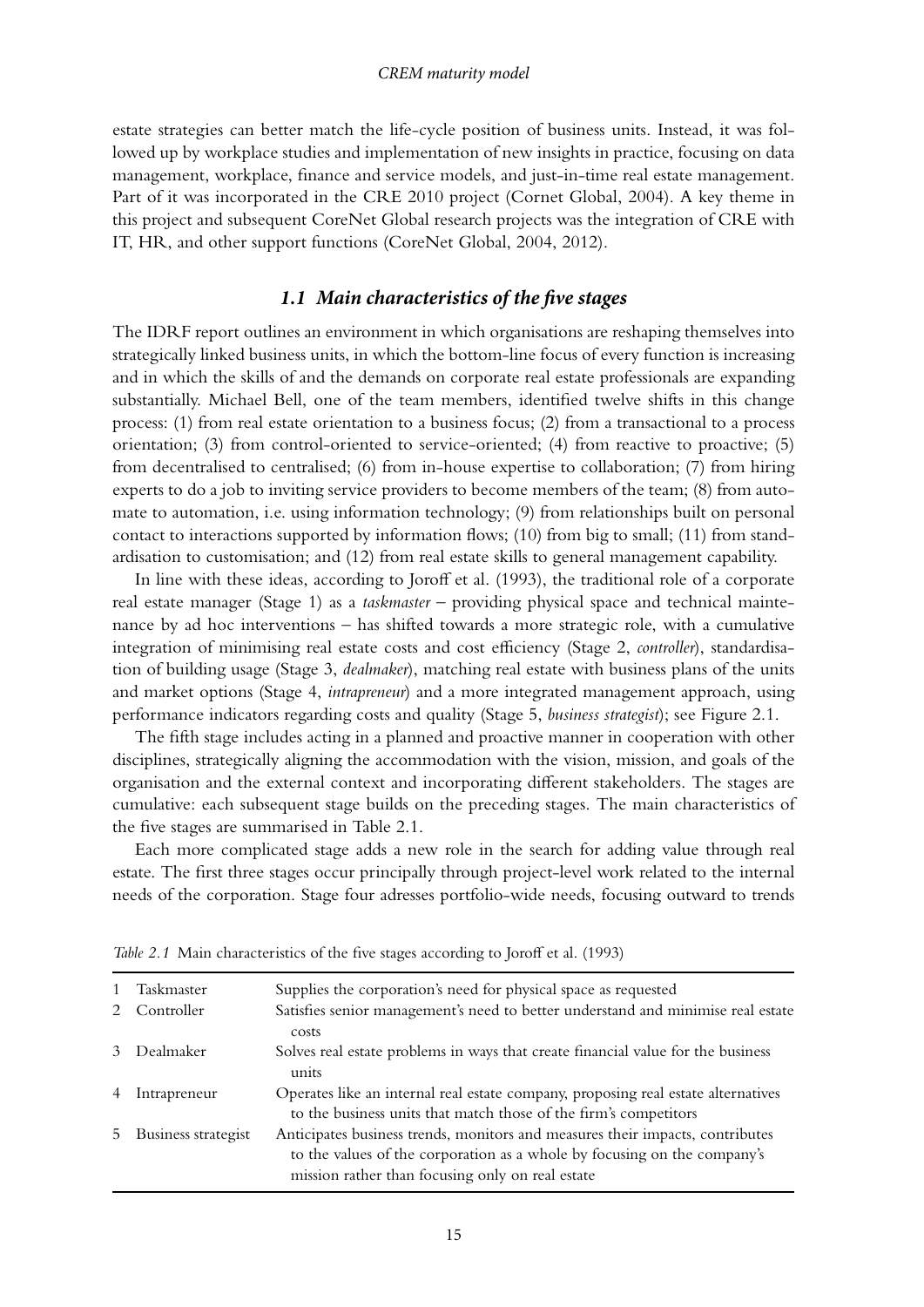| 1.                                                                                                                                                 | 2.                                                                                                                         | 3.                                                                                                                                                                             | $\overline{4}$ .                                                                                                                                                                                                                                     | .5.                                                                                                                                                                                                                                                                                                   |
|----------------------------------------------------------------------------------------------------------------------------------------------------|----------------------------------------------------------------------------------------------------------------------------|--------------------------------------------------------------------------------------------------------------------------------------------------------------------------------|------------------------------------------------------------------------------------------------------------------------------------------------------------------------------------------------------------------------------------------------------|-------------------------------------------------------------------------------------------------------------------------------------------------------------------------------------------------------------------------------------------------------------------------------------------------------|
| Taskmaster                                                                                                                                         | Controller                                                                                                                 | Deal maker                                                                                                                                                                     | <i>Intrapreneur</i>                                                                                                                                                                                                                                  | Business strategist                                                                                                                                                                                                                                                                                   |
| R enovation<br>Planning and<br>management<br>of equipment<br>Maintenance<br>of indoor<br>environment<br>Maintenance<br>schedules<br>Building codes | Maintenance<br>of portfolio<br>Space use<br>Satisfaction<br>Taxation of<br>value of<br>assets<br>Building cost<br>analysis | Acquisition space<br>Lease contracts<br>Lease negotiation<br>Sale, subletting<br>Purchase<br>Space standards<br>Management of<br>large projects<br>Project management<br>tools | Extension and<br>intension<br>Strategic CRE plan<br>Market trends and<br>prices<br>Sale and lease back<br>contracts<br>Pricing methods<br>Benchmark portfolio<br>performance<br>Benchmark CRE<br>unit performance<br>Operating as a profit<br>centre | Joint BU meetings<br>Participation in BUs<br>and corporate<br>strategy planning<br>Impact analysis of<br>capital market<br>Impact analysis<br>of changing<br>legislation<br>Impact analysis of<br>economic and<br>demographic<br>trends<br>City planning<br>Masterplans<br>Match BUs and<br>providers |

*Table 2.2* Cumulative increase of activities and services (Lambert et al., 1995)

affecting the business units. Stage five focuses on company-wide competitiveness, involving a myriad of stakeholders outside the corporation's more traditional bounds. Furthermore, as the organisational stages evolve from taskmaster to strategist, the benefits obtained by stakeholders evolve from short to long term, with a growing user orientation and a need for continuous learning and change. Each next stage brings the real estate unit closer to the senior corporate management. All stages are focus driven, linked to a targeted mission, and closely intertwined with the real estate finance and information systems. The stages are increasingly driven by process and, therefore, by people. For an extensive discussion of all five stages, see Joroff et al. (1993).

Based on a survey among 82 CRE departments and their business units, Lambert et al. (1995, in Weatherhead, 1997, and Appel-Meulenbroek, 1999) found that each successive level incorporates new activities and services; see Table 2.2.

The transition from one stage to another is not always distinct. Besides, the five stages are not mutually exclusive. In an interview on May 6, 2020, Joroff argued that the five stages cannot be 1:1 linked to the shifts that were identified by Michael Bell but are very useful in a more narrative way in team discussions on how to manage CRE. In this sense, the five stages could incorporate similar themes but on a different level, so that characteristics may partly overlap between the different stages. In this interview, Joroff also argued that with the knowledge of today he would consider inserting a stage between deal maker and intrapreneur, called service aligner, and adding a stage called business driver, who not only supports adding value through real estate but also creates business value.

# *1.2 Ongoing shifts in corporate real estate management*

Looking through today's eyes, Joroff and Becker (2016) argue that the evolution of corporate real estate reflects the following primary shifts in how corporate real estate and workplaces are viewed and how they can best be managed: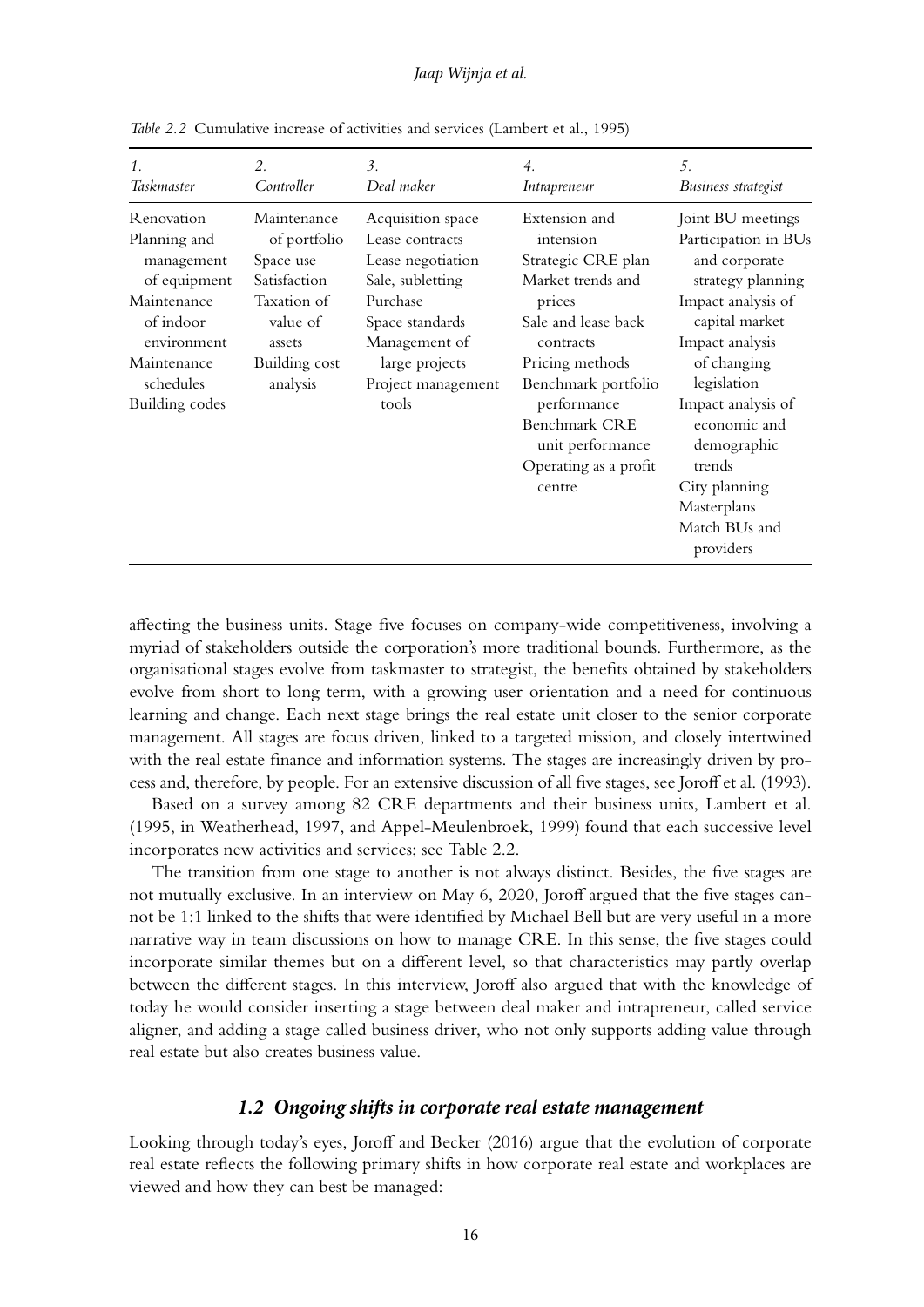#### *CREM maturity model*

- 1 *From financial to business asset*. A mind-set that viewed corporate real estate as a passive financial asset with a high cost, changed into one that perceives the real estate portfolio as an asset integral to the conduct of the business. There is a growing focus on high use value and on proactively promoting new ways of working that, along with more flexible, informal, and open corporate management and culture and transformative information technologies, enhances business performance.
- 2 *Workplace as an integrated ecological system*. This system includes physical design and space, information technologies, workforce demographics, work processes, and organisational culture. The design and management of these interdependent factors aim to support different kinds of work, not only as a place that just houses people as they do assigned tasks, but also as a means of attracting and retaining the best and brightest employees and engaging and enabling their talent and energy. The 'workplace' is more and more recognised as a system of loosely linked spaces inside and outside the 'office' (the building), designed to support specific activities such as quiet work, informal communication, and client and group meetings, and that relies on cyberspace as well as physical space. For a further exploration of Joroff's ideas about how to create and manage appropriate workplaces see also Horgen et al. (1998a, 1998b), Joroff et al. (2001) and Joroff (2002).
- 3 *Needs vs. preferences*. Where once the modus operandi of the corporate real estate function was simply to take orders from business units for property according to what they *preferred*, and then deliver it on time and within budget, now the role is to proactively work with business units to anticipate their *needs* and to sharpen their understanding of how to best meet these needs (see Chapter 16 on user-centred design thinking) through real estate and workplace strategies.
- 4 *Power and opinion vs. data*. Decision-making about real estate and workplace investments is now more often underpinned by analytics and rigorous review of business context, along with data about real estate financial, individual, and team and department performance data, and how space is being used.
- 5 *From stable/static to agile portfolios*. At the time when the corporate real estate paradigm began to shift, enterprises were largely perceived as relatively stable, with a known culture and known tasks and processes. Corporations assumed that facilities and the processes they accommodate would have a relatively long life. However, this assumption began to disintegrate in the decades prior to the turn of the century, inter alia by the unprecedented new information technologies, mergers and acquisitions, the rise of new international powerhouses like China, and rapidly growing markets in developing countries. Today, everything is subject to change. This requires facilities and arrangements for corporate tenancy that are flexible, in which space can be rapidly acquired and just as rapidly abandoned almost anywhere in the world.

# *1.3 Extension with a sixth stage*

Currently, organisations and their corporate real estate are going through further major changes. Workplace managers need to respond more emphatically to the needs and preferences of users, particularly knowledge workers, due to three simultaneous developments.

Firstly, predictions from the 1990s (e.g., Joroff et al., 1993; Duffy & Powel, 1997) with regard to IT-enabled time- and location-independent working now have become a daily reality for knowledge workers. As part of the shift towards workplaces as integrated ecological systems, cited previously from Joroff and Becker (2016), new work practices like blended working (Van Yperen & Wörtler, 2017) and activity-based working (Van Meel, 2019) rapidly seem to have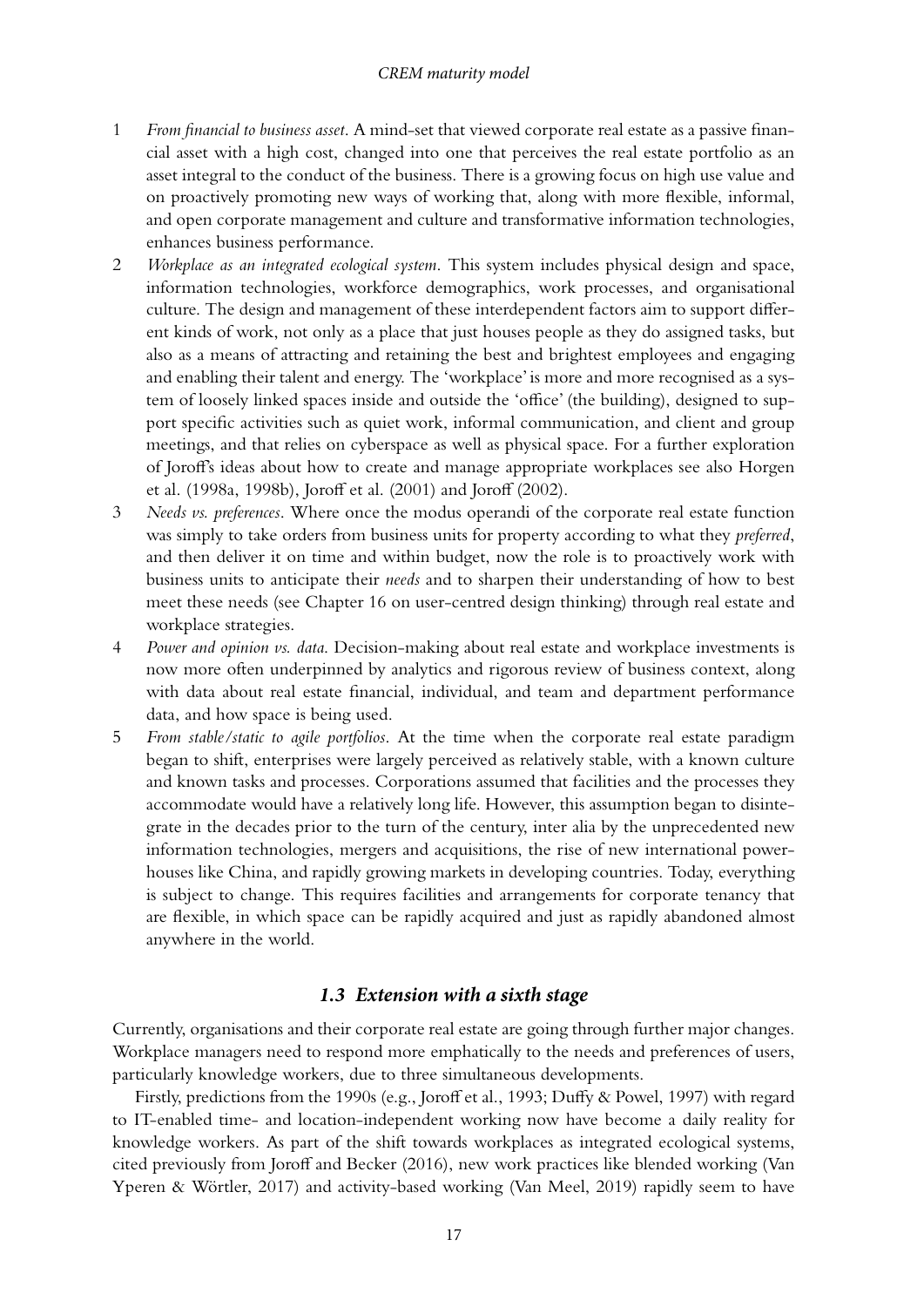#### *Jaap Wijnja et al.*

become the new normal worldwide. Workers are increasingly enabled and allowed or encouraged to use different locations (e.g. corporate offices, client or partner offices, home office, coworking spaces, on the go) and different work settings within the office (e.g. open and enclosed workstations, phone booths, lounge areas, project rooms). Along with the expanding range of choice, individual workers and teams are discovering and adopting their own preferred ways of working. The COVID-19 pandemic may work as a catalyst in this process (Kniffin et al., 2020).

Secondly, organisational behaviour has become more central in implementing corporate strategy. Particularly for knowledge-based organisations, desired outcomes are highly dependent upon behavioural patterns in the workplace (e.g. how workers collaborate, learn, concentrate, and recuperate). Hence, we see many corporate programs focusing on behavioural change, which is frequently linked to workplace change. For instance, the potential of 'nudging' desired behaviour through workspace design is gaining attention in practice and research (Thaler & Sunstein, 2008). An important topic is the promotion of healthy behaviours in the workplace (e.g. physical movement, relaxation, social contact, nutrition), which receives growing attention in relation to sick leave, burnout, and sustainable employability (Colenberg et al., 2020; Jensen and van der Voordt, 2020; Forooraghi et al., 2020). In practice, particularly health insurance companies like Medibank in Australia and VGZ in the Netherlands are frontrunners in implementing healthy workplaces and promoting healthy behaviour.

Thirdly, the global 'war for talent' (Beechler & Woodward, 2009) is empowering knowledge workers in expressing and following their preferences with regard to workplaces and work practices. In this context, employers can no longer force employees to work in unattractive environments or at unattractive locations (see also Chapter 11 on branding theory). 'Convening the workforce' (Joroff et al., 1993) has become a necessity rather than an ambition. This is reflected inter alia by the rapid growth of Leesman, who have now measured satisfaction with work environments of more than 550,000 workers in almost 4,000 buildings. Optimising the 'workplace experience' has become a key topic in CREM (Leesman, 2019). It should be noted that the user-centred approach seems to be shifting from a focus on optimising user satisfaction towards a more goal-oriented focus on specific user needs and behaviours that are important for organisational effectiveness. According to Van Eersel (interview on May 20, 2020), Google's Real Estate and Workplace Services team changed its motto from "We create environments that make Googlers excel" into "We create environments that make Google excel"; and at Netflix, his team's mission is "to deliver workplace experiences to move Netflix forward".

Given these developments, Hoendervanger et al. (2017a, 2017b) introduced a sixth stage as an extension of the CREM maturity model; see Figure 2.1. Where the fifth stage is focused on creating added value in relation to corporate strategy, the sixth stage adds a user-centred approach. Being both a business & user strategist, a CRE manager creates work environments that support work practices and enhances behavioural change, in alignment with both corporate goals and employee needs and preferences. In addition to the skills that are needed in stage 1–5, psychological knowledge is required to analyse, facilitate, and stimulate workers' differing and changing needs and behaviours. This is reflected in the adoption of a person–environment fit approach in workplace research (Appel-Meulenbroek et al., 2020).

The introduction of a sixth stage in CREM resonates with a recent shift in the related discipline of facility management (FM). Taking into account the needs of both the business and the end user is reflected in the current definition of FM as "an organisational function which integrates people, place and process within the built environment with the purpose of improving the quality of life of people and the productivity of the core business" (ISO 41011, 2017). Quality of life is people oriented, whereas the former EN15221–1 definition focused only on "services which support and improve the effectiveness of its primary activities" (CEN, 2006).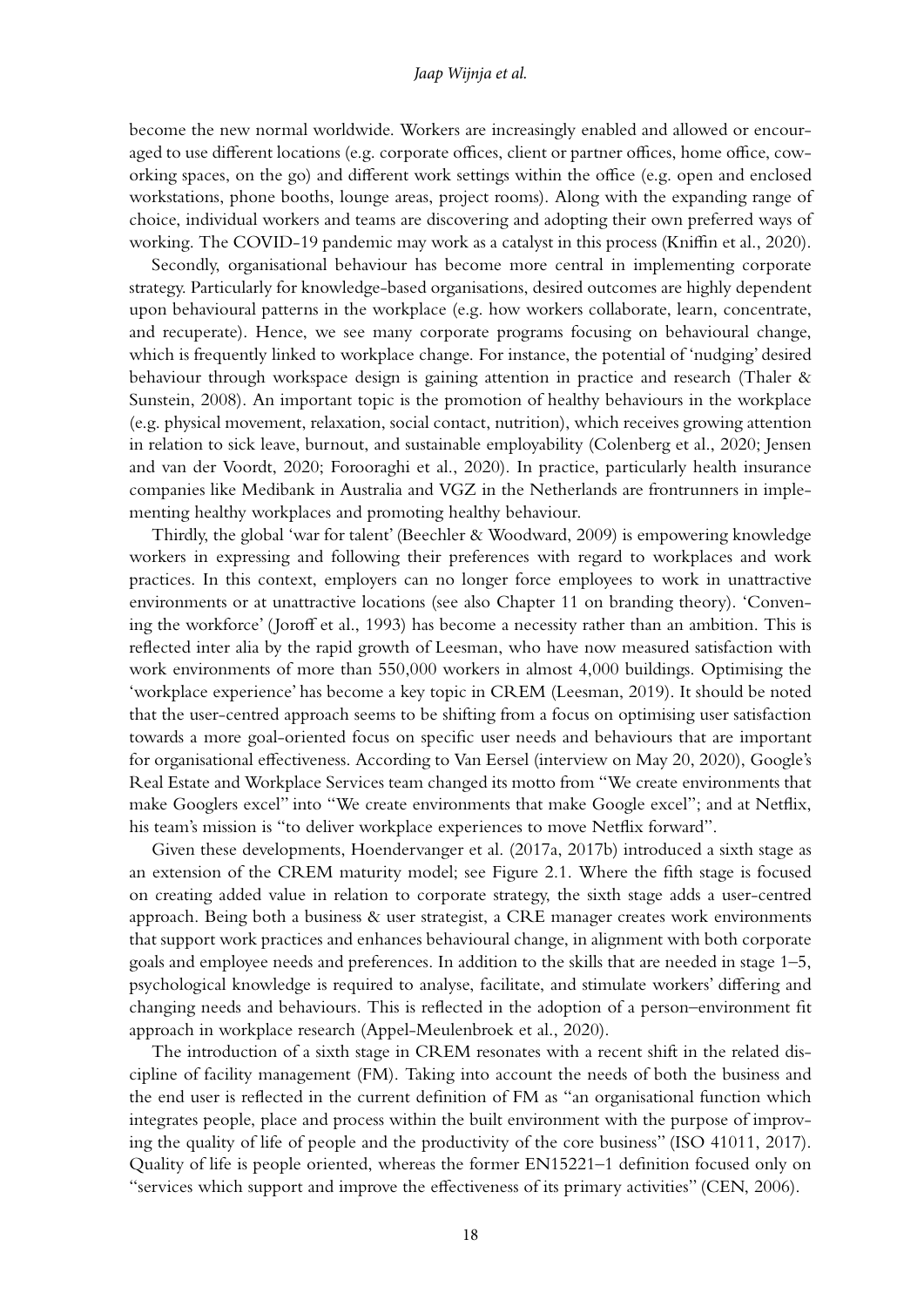#### *CREM maturity model*

In an online interview on May 6, 2020, Joroff supported this extension of the original model, at the same time emphasising that a user-centred focus should be part of all previous stages as well. Workplace strategists who operate as work practice and business enhancers need to collaborate with business unit leaders and the workers themselves, to identify and co-develop effective work practices and then to design and maintain agile places and IT supports. In line with an earlier proposal to add Corporate Infrastructure Resource Management (CIRM) as a sixth stage to the CREM maturity model (Van Eldonk, 1998), it is expected that the collaboration between CREM, FM, HRM, and IT will be further extended in the sixth stage. This may lead to the involvement of other disciplines as well, such as labour psychologists, occupational health specialists, neurologists, data specialists, and artists.

# **2 Applicability to workplace studies**

Although the CRE framework has mainly been developed with CRE portfolios in mind, the underlying ideas are also well applicable at the workplace level. The design and management of workplaces may range from a taskmaster's, i.e. caretaker's, perspective, responding to demand for space and technical maintenance, to a strategic approach. The latter incorporates the needs and preferences of all stakeholders and facilitates a flexible and smart workforce including new generations with changing work patterns and changing time-space preferences. A strategic approach also focuses on adding value to the organisation, customers and end users, and society as a whole (see also Chapter 9 about alignment theory, and Chapter 12 on value adding workplace management).

In order to enable health care organisations in using the five-stage framework to professionalise their CREM function, Moesker (2010) conducted additional literature research and expert interviews to further operationalise each stage regarding different levels of communication and information, competencies, governance, stakeholder involvement and added value; see Table 2.3. The sixth stage would add the use of sensors and other devices to collect and analyse workplace data (e.g. its occupancy rate), psychological knowledge and skills, shared responsibility of management and end users, end-user participation in design and management processes, and adding value by increased employee satisfaction, health and wellbeing, creativity and innovation, and productivity.

#### **3 Limitations**

The five-stage model has been developed over 25 years ago and may need an upgrade by testing it in practice. The report was based on insights of hundreds of people and steered by the experiences of a limited number of large firms that were on the innovative edge of practice. It is not clear what it means to small and medium enterprises and not-for-profit organisations. The report is also less clear about which phase is optimal and why, depending for instance on the maturity of the involved organisation, its mission, vision and scope, the economic context, and market circumstances. The report suggests that each next stage is on a higher level of professionalisation and integration and is more strategic. This may result in the risk that CRE staff strive for a higher stage than is either necessary or suitable in relation to the aforementioned contextual factors.

In the 1993 report, the five stages are not clearly operationalised in a tool that organisations can use to see where they stand and where they should go. In practice, it turns out that organisations find it difficult to allocate their CREM policy to one of the stages (Kerkhof et al., 2011). The researchers themselves positioned four out of ten assessed organisations in stage 5, three in stage 4–5, one in stage 4, one in stage 2–3, and one as a mix of stage 2 and stage 5 as defined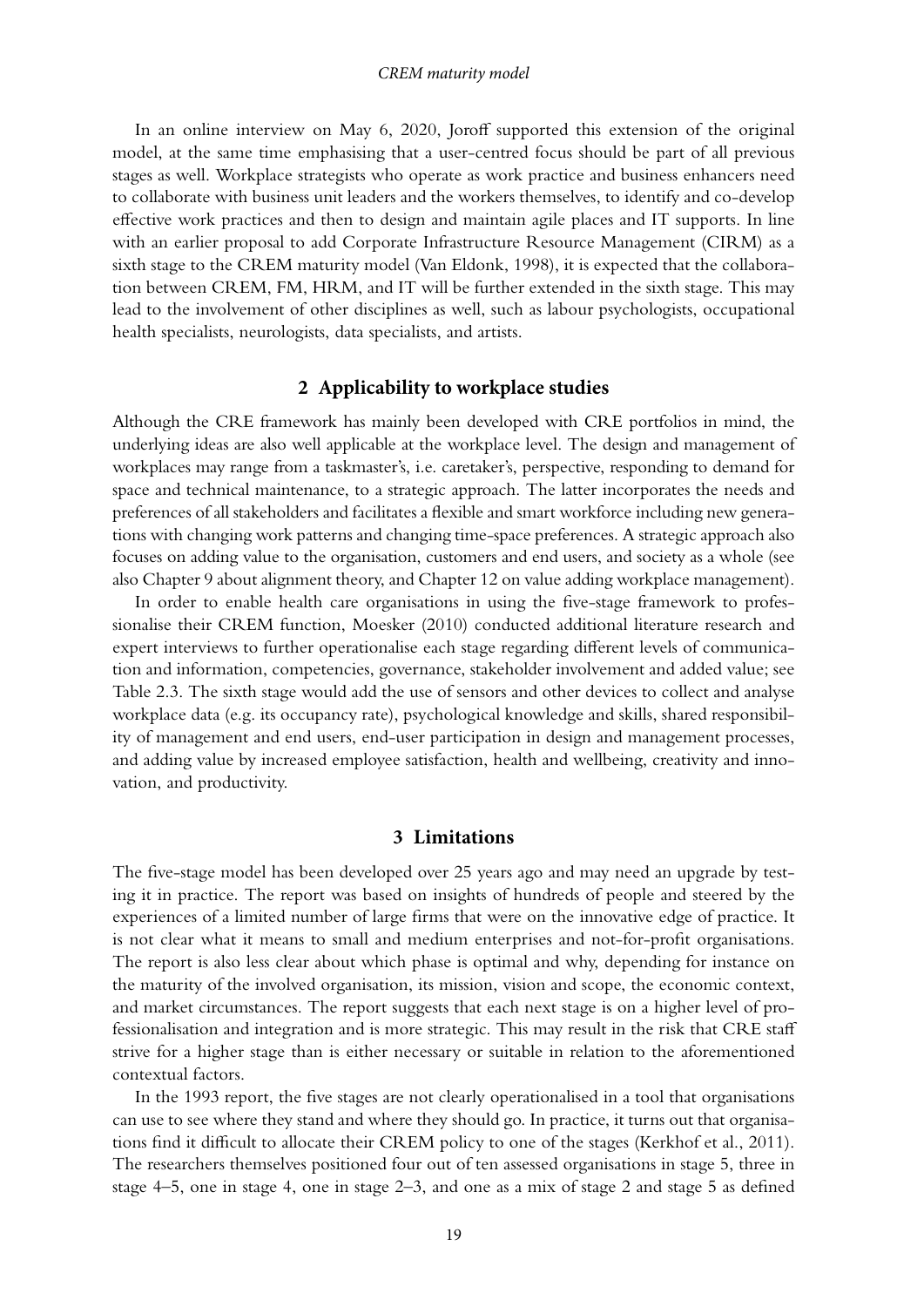|                                  | Taskmaster                                                                             | Controller                                                                                           | Deal maker                                                                                   |                                                                                                     |                                                                                                       |
|----------------------------------|----------------------------------------------------------------------------------------|------------------------------------------------------------------------------------------------------|----------------------------------------------------------------------------------------------|-----------------------------------------------------------------------------------------------------|-------------------------------------------------------------------------------------------------------|
|                                  |                                                                                        |                                                                                                      |                                                                                              | Intrapreneur                                                                                        | <b>Business</b> strategist                                                                            |
| and information<br>Communication | professionals directly<br>in different places;<br>Information stored<br>approached for | Basic inventory and cost<br>place; financial results<br>communicated to top<br>control structures in | Benchmarking on cost and<br>quality and performance<br>measures in place                     | Insight in business unit plans<br>and documented market<br>information                              | with all business units;<br>information alliances<br>Communication and                                |
|                                  | requests                                                                               | management                                                                                           |                                                                                              |                                                                                                     | continuous improvement<br>based on lessons learned                                                    |
| Competencies                     | reactive approach<br>Technical abilities,                                              | but structured approach<br>Analytical skills, reactive                                               | Negotiation and problem-<br>solving capabilities,<br>proactive approach                      | skills, proactive approach<br>Real estate management                                                | skills, proactive approach<br>Strategic management                                                    |
| Governance                       | of top management<br>Laissez-faire response                                            | driven and directed by<br>Decisions are financially<br>top management                                | Incidentally direct attitude<br>of top management,<br>scope dictated by<br>department itself | Business unit plans included<br>in real estate strategy                                             | Real estate is responsibility<br>and integral aspect of<br>organisational policy<br>of top management |
| involvement<br>Stakeholder       | meeting interests of<br>technical managers<br>Low functional<br>cooperation,           | Focus on meeting interests<br>of controller                                                          | and measured by surveys<br>Interests of users are met                                        | High functional cooperation;<br>controller, and users<br>meeting interests of<br>technical manager, | Stakeholders in and outside<br>the corporation become<br>advisors and partners<br>regular and trusted |
| Added value                      | Value neutral                                                                          | Cost reduction, mapping<br>of risks                                                                  | Increasing value of real<br>estate                                                           | Stimulation of innovation                                                                           | CRE contribution to<br>image and identity                                                             |

Table 2.3 Characteristics of the five stages according to Moesker (2010) *Table 2.3* Characteristics of the five stages according to Moesker (2010)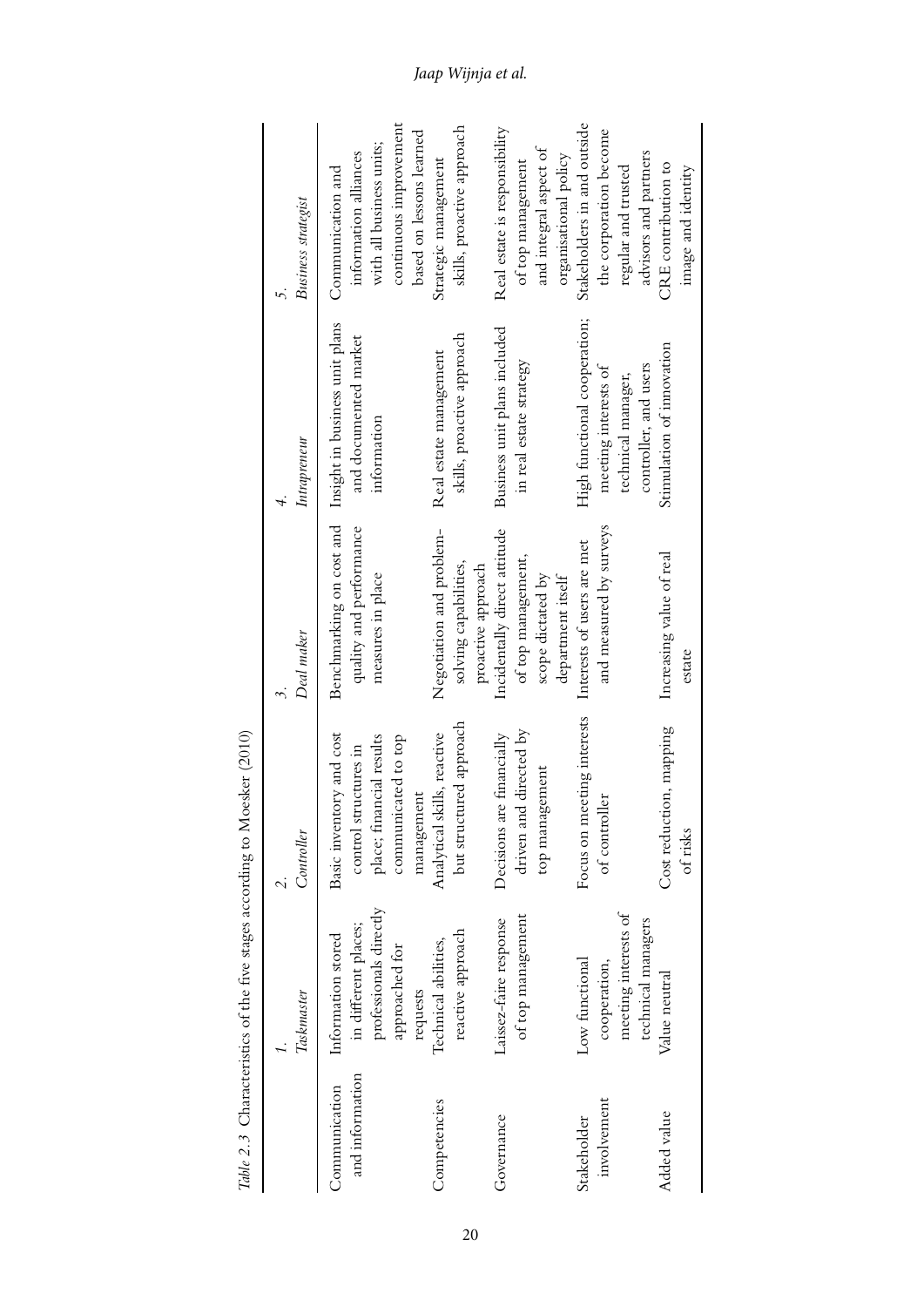by Joroff et al. (1993). According to Mattousch (2010), it should be more clear which activities should be incorporated in each stage. He also advocates a distinction between deepening knowledge within the same stage (*evolution*) and moving to a next stage by extending knowledge, skills, activities, and services (*revolution*).

So far, to the best of our knowledge, the model has not been empirically tested on its validity or adapted to new trends and developments. The sixth stage has been added recently and needs greater operationalisation and testing on validity as well, by desk research, interviews with practitioners, and case studies.

# **4 Theory relevance to practice**

Notwithstanding the limitations mentioned previously, the six-stage CREM maturity model can be used as a tool for continuous improvement (from 'ist' to 'soll') of CREM and strategic alignment of CRE to organisational strategies and end users' needs and preferences. It enables qualitative assessment of people/culture, processes/structures, strategies, and required skills of involved staff. As such, it can be used as a guiding framework for step-by-step improvement and evaluation of the CRE function in a given organisation. The model can help to assess the current state of CREM, by comparing characteristics of the CRE function with the descriptions of the stages in the maturity model. Furthermore, the model can guide a discussion among CRE team members and with CRE stakeholders about the desired state of CREM and necessary steps to get there. The comprehensive nature of the model and its original description in the CRE 2000 report can make it difficult to assess which stage applies to the current or desired state. For this purpose, a further operationalisation of the model, like the matrix developed by Moesker (2010), can be helpful.

An example of application of the CREM maturity model in practice is Enexis Groep, a regional grid operator from the Netherlands. About three million customers are connected to their dynamic energy grid in order to receive electricity or gas and, increasingly, to feed renewable energy back into it. Enexis Groep also supports consumers, businesses and municipalities in how to make sustainable energy choices. They have been using the CREM maturity model since 2006, first to assess the current state of Enexis corporate real estate, and since then as inspiration while working on future plans such as Enexis' FM strategy plan 2025. Quite recently, the sixth step as described in Section 2 has been added. Their increased employee focus is reflected by the in-house development and implementation of 'personas', i.e. defining user needs in connection to different types of persons (e.g., extravert versus introvert, emotional versus rational, individualistic versus group oriented) and job characteristics.

In line with Mattousch (2010), Enexis uses the CREM maturity model in combination with the value propositions of Treacy and Wiersema (1993), linking operational excellence to the first three stages, customer intimacy to stages three and four, and product leadership from stage four on. Between 2009 and 2020, Enexis' real estate reduced from approximately  $93,000$  m<sup>2</sup> to about 72,500 m<sup>2</sup> rentable space across the Netherlands, a reduction of 22%, whereas the number of employees increased by 18% during the same period. By adopting a user-centred approach, the amount of rentable space needed per fulltime equivalent reduced by 37%.

Another example is the British Broadcasting Company (BBC), who used the model to develop a 'Framework for BBC Property' (Kane & Anastassiou, 2020). In 1998, the BBC announced its BBC 2020 property vision. This vision aimed to address significant shortcomings in its real estate and to prepare the BBC for a period of tumultuous change, driven by new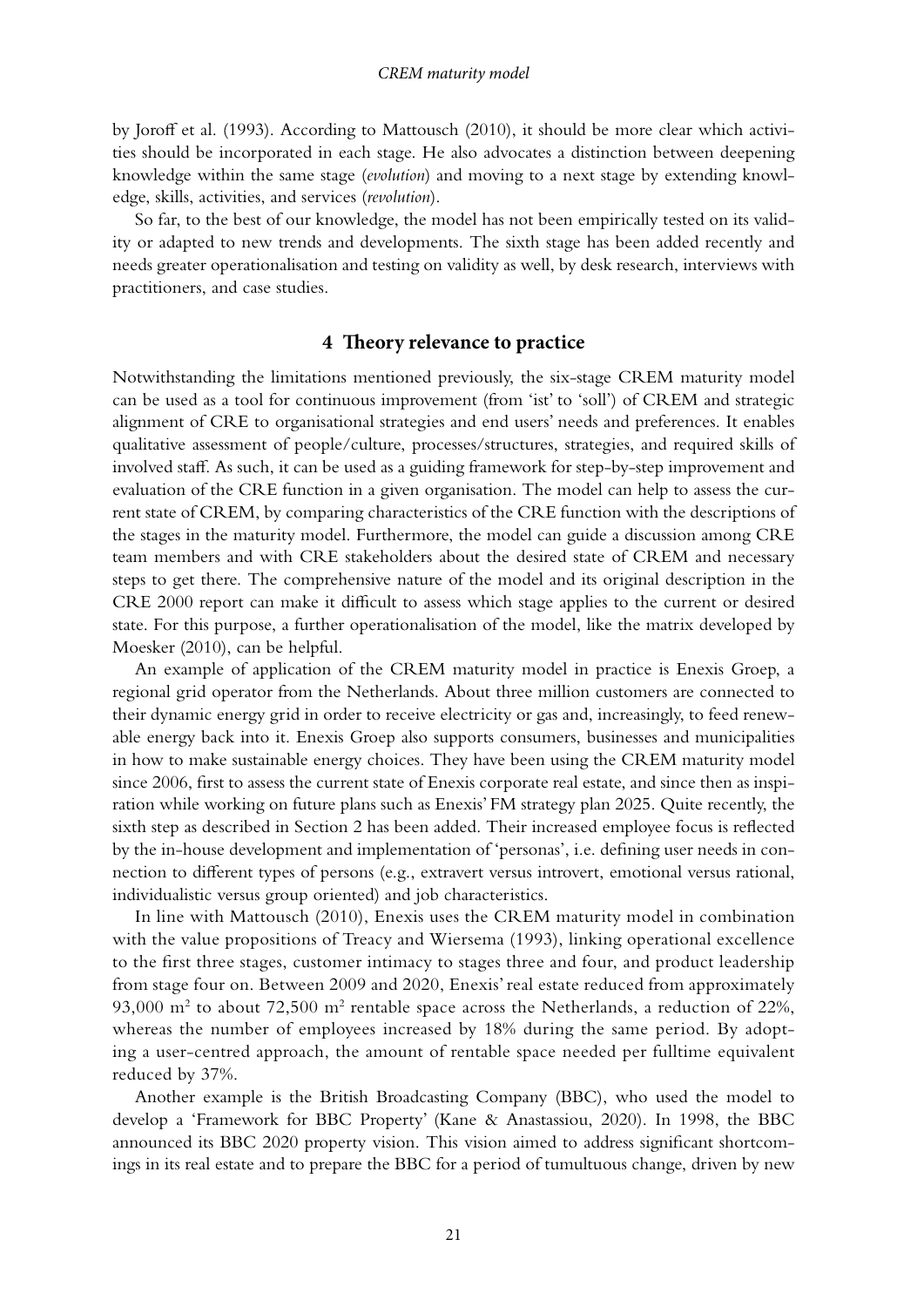technology, increased competition, and budget constraints. Five key themes underpinned the 2020 vision (Kane, 2013):

- 1 *Flexibility:* the property must not restrict the BBC's freedom to evolve its operations.
- 2 *Technology:* all BBC space must support future technological requirements without incurring costly reconstruction.
- 3 *Talent:* BBC buildings must be showcase sites of technology and innovation in order to attract and retain the best talent.
- 4 *Audience:* the BBC must demonstrate value by engaging local communities with opportunities to experience the BBC in action through live broadcasts and open access to buildings.
- 5 *Cost:* BBC Property's role is to help the corporation save money rather than spend it.

To achieve these aims, the CREM maturity model was used as inspiration to look at the real estate/FM function and adapt it to incorporate BBC's property vision; see Figure 2.2. This scheme visualises how the process of transition added value to the organisation and how the CRE department moved from 'order taker' to a much more strategic role (Kane, 2020). It was also imperative that old-fashioned organisational silos were broken down. Different professionals had to learn to think and work out of their particular specialist boxes. The manifesto of BBC's Workplace team was to deliver business and public value in partnership with HR and IT at minimum cost and at maximum effectiveness (Kane, 2020).

Between 2004 and 2013, the BBC's real estate reduced from over 500 properties and approximately 696,000  $\text{m}^2$  to about 207 properties and 571,000  $\text{m}^2$  of space across the UK. The Property/Workplace teams moved over 11,000 people to meet their objectives (Kane, 2013): 40% reduction in real estate footprint by 2017 (28% achieved in 2013);  $\angle$  47 million annual savings in property expenditure by 2016–17; and 60% of the estate refreshed.

Besides applications focusing on one specific organisation, the CRE maturity model may also be used as a framework for benchmark research. The CRE function of different organisations (e.g., similar firms across a specific industry) can be compared with regard to their



*Figure 2.2* Framework for BBC Property 2004 (Kane & Anastassiou, 2020)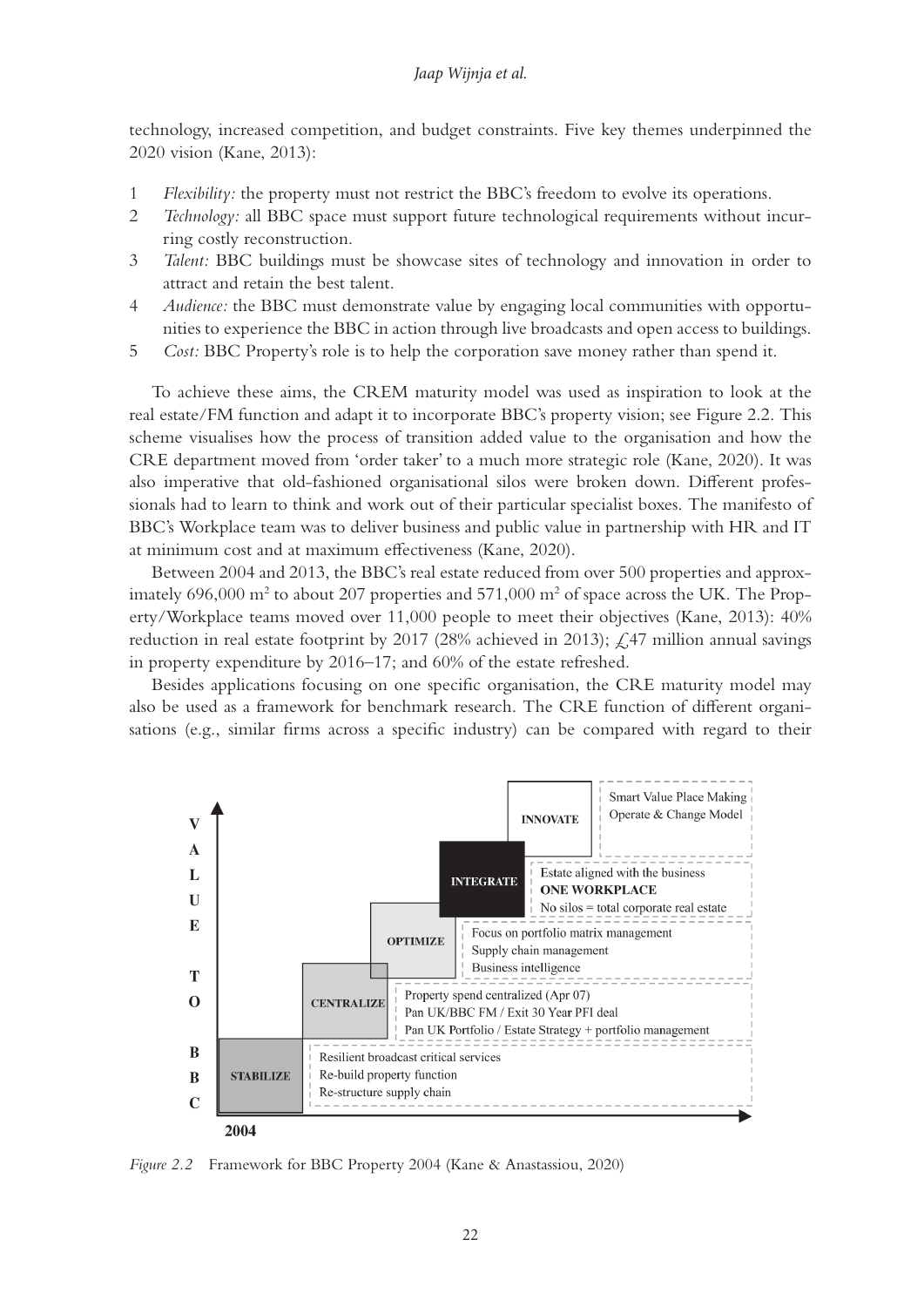positions according to the model, and differences with regard to skills, tools, organisational position, and focus. An example is a CREM benchmark study that Suyker conducted across the international banking industry.

The CREM maturity model can also be useful for educational purposes. It can help students in corporate real estate and facilities management to understand how CREM can evolve in an organisation, and why CREM can be at different stages in different organisations. Furthermore, it shows which skills students should develop to prepare for a career in CREM.

# *Acknowledgements*

The authors would like to thank Michael Joroff (Massachusetts Institute of Technology and independent consultant), Chris Kane (BBC Corporate Real Estate), Frans van Eersel (Netflix/ Google), Geert Huisman and Hetty van der Pennen (Enexis), and John Suyker (independent consultant) for their valuable input to this chapter.

# **5 Further reading**

- Hoendervanger, J. G., van der Voordt, D. J. M., & Wijnja, J. G. (2017). *Huisvestingsmanagement: van initiatief tot exploitatie*. Groningen: Noordhoff Uitgevers.
- Joroff, M., & Becker, F. (2016). Exploiting change and uncertainty to drive corporate value. In M. Arkesteijn, T. van der Voordt, H. Remøy & Y. Chen (Eds.), *Dear is Durable* (pp. 105–113). Delft: Delft University of Technology. TU Delft Open.
- Joroff, M., Louargand, M., Lambert, S., & Becker, F. (1993). *Strategic Management of the Fifth Resource: Corporate Real Estate*. Report 49. Atlanta, GA: Industrial Development Research Foundation.

# **6 References**

- Appel-Meulenbroek, R. (1999). *CRE strategie en huisvestingsvraag: 2 complexe begrippen nader bezien* (MSc thesis). Eindhoven: Eindhoven University of Technology.
- Appel-Meulenbroek, R., Le Blanc, P., & De Kort, Y. (2020). Person–environment fit; optimising the physical work environment. In O. B. Ayoko & N. M. Ashkanasy (Eds.), *Organisational Behaviour and the Physical Environment* (pp. 251–267). London: Routledge.
- Beechler, S., & Woodward, I. C. (2009). The global 'war for talent'. *Journal of International Management*, *15*(3), 273–285. doi[:10.1016/j.intman.2009.01.002](http://dx.doi.org/10.1016/j.intman.2009.01.002)
- CEN (2006). *Facility Management Part 1: Terms and definitions*. European Standard EN 15221–1. Brussels: European Comittee for Standardization.
- Colenberg, S., Jylhä, T., & Arkesteijn, M. (2020). The relationship between interior office space and employee health and well-being – a literature review. *Building Research & Information*, 1–15. doi[:10.](http://dx.doi.org/10.1080/09613218.2019.1710098) [1080/09613218.2019.1710098](http://dx.doi.org/10.1080/09613218.2019.1710098)
- CoreNet Global. (2004). *Corporate Real Estate 2010; Integrated Resource & Infrastructure Solutions*. Atlanta, GA: CoreNet Global.
- CoreNet Global. (2012). *Corporate Real Estate 2020*. Final Report. Atlanta, GA: CoreNet Global.
- Cusick, J. J. (2019). *A Survey of Maturity Models from Nolan to DevOps and Their Applications in Process Improvement*. New York, NY: IEEE Computer Society.
- Dewulf, G., Krumm, P., & De Jonge, H. (2000). *Successful Corporate Real Estate* S*trategies*. Nieuwegein, NL: Arko Publishers.
- Duffy, F., & Powell, K. (1997). *The New Office*. London: Conran Octopus.
- Forooraghi, M., Miedema, E., Ryd, N., & Wallbaum, H. (2020). Scoping review of health in office design approaches. *Journal of Corporate Real Estate*, *22*(2), 155–180. Special issue. doi:[10.1108/JCRE-](http://dx.doi.org/10.1108/JCRE-08-2019-0036)[08-2019-0036](http://dx.doi.org/10.1108/JCRE-08-2019-0036)
- Hoendervanger, J. G., van der Voordt, D. J. M., & Wijnja, J. G. (2017a). *Huisvestingsmanagement: van initiatief tot exploitatie*. Groningen: Noordhoff Uitgevers.